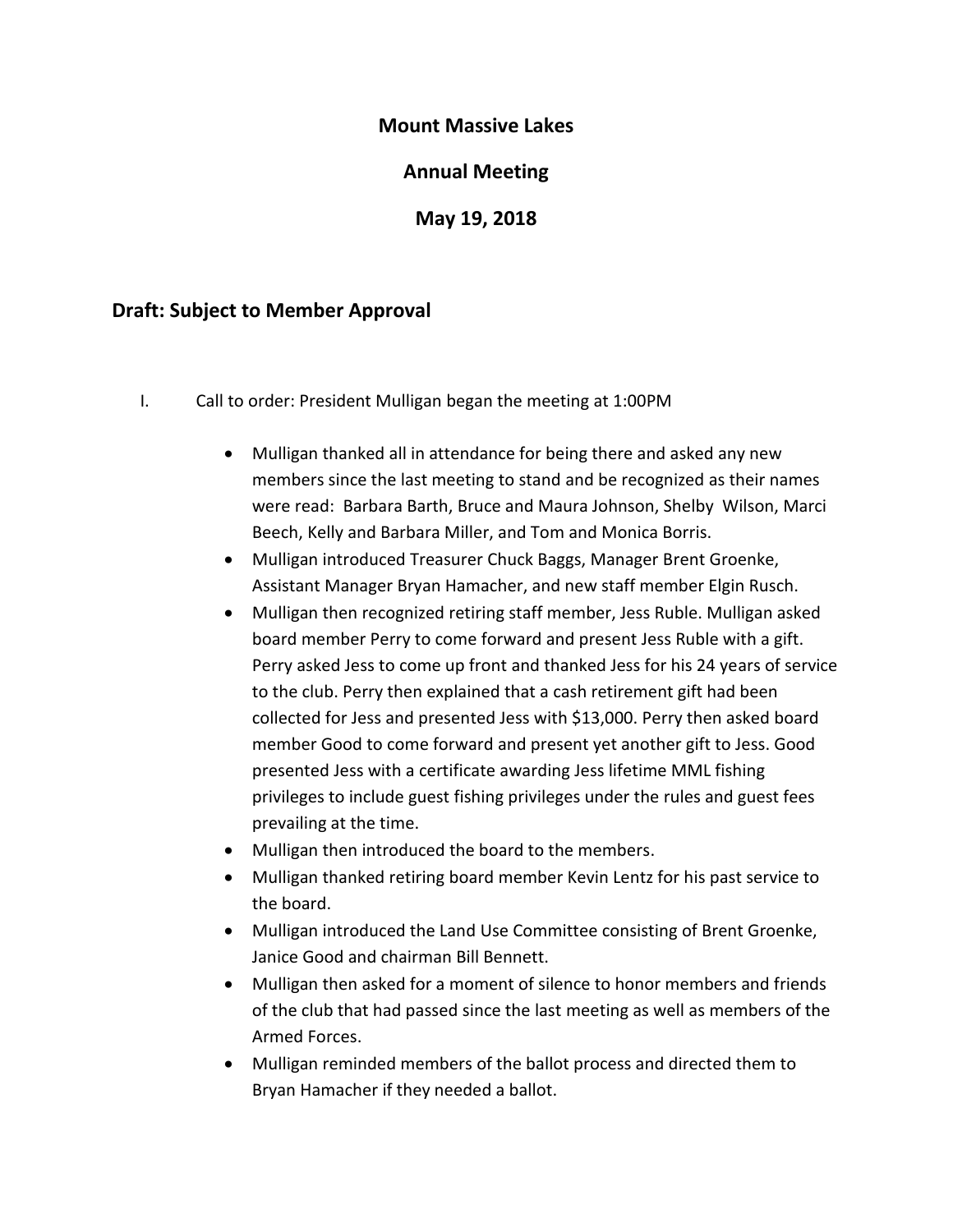- Mulligan asked Treasurer Baggs to conduct roll call. There were 52 members present in person and 67 members present by proxy for a total of 119 present.
- **II. Quorum Verified:** Being a quorum, Mulligan and called the meeting to order at 1:25 PM
	- Motion by Steve Smith and second by Andy Davis to dispense with the reading of the May 20, 2017 meeting minutes and approve as presented. Approved by all.
	- Mulligan asked Treasurer Chuck Baggs to give the treasurer's report. Chuck highlighted all budget lines with a significant variance from budget. Chuck asked for questions and, being none, motion by Steve Smith and second Bill Bennett to accept the treasurer's report. Approved by all.
	- Mulligan asked Dave Copsey to present the audit report. Dave read the audit report which found no items of concern. Dave thanked Chuck Baggs for his many years of service and attention to detail. Motion by Bert Gillan and second by Dave Whitmer to accept the audit report. Approved by all. Mulligan also thanked Dave for his many years of service to MML doing the audit report.

# **III. Land Use Report:** Mulligan asked LU chair Bill Bennett to give the LU report.

• Bennett began by thanking Janice Good and Brent Groenke, fellow committee members, for their assistance last year. Bennett reported that the LUC had acted on 16 projects during the prior fiscal year. Bennett said they had already received a couple of new applications and anticipated a busy year. Bennett asked all members if they were planning any projects that change the footprint of their cabin or disturb the land in any way to please download an application from the web site and make application to the LUC.

# **IV. President's Report:**

- Mulligan began by thanking manager Brent Groenke for his diligence and the professional manner in which he adhered to all the provisions of his employment agreement after his past DUI conviction. Applause by all.
- Mulligan again thanked staff for their hard work during the year. He stated that there was concern about water flows this year based on the apparent snow pack but assured members that Groenke and staff have developed a detailed plan, should we experience another drought year, that will not include draining lakes.
- Mulligan asked Judy Cannon to announce the annual picnic. After a show if hands it was decided to hold the 4<sup>th</sup> of July picnic on July 7<sup>th</sup>.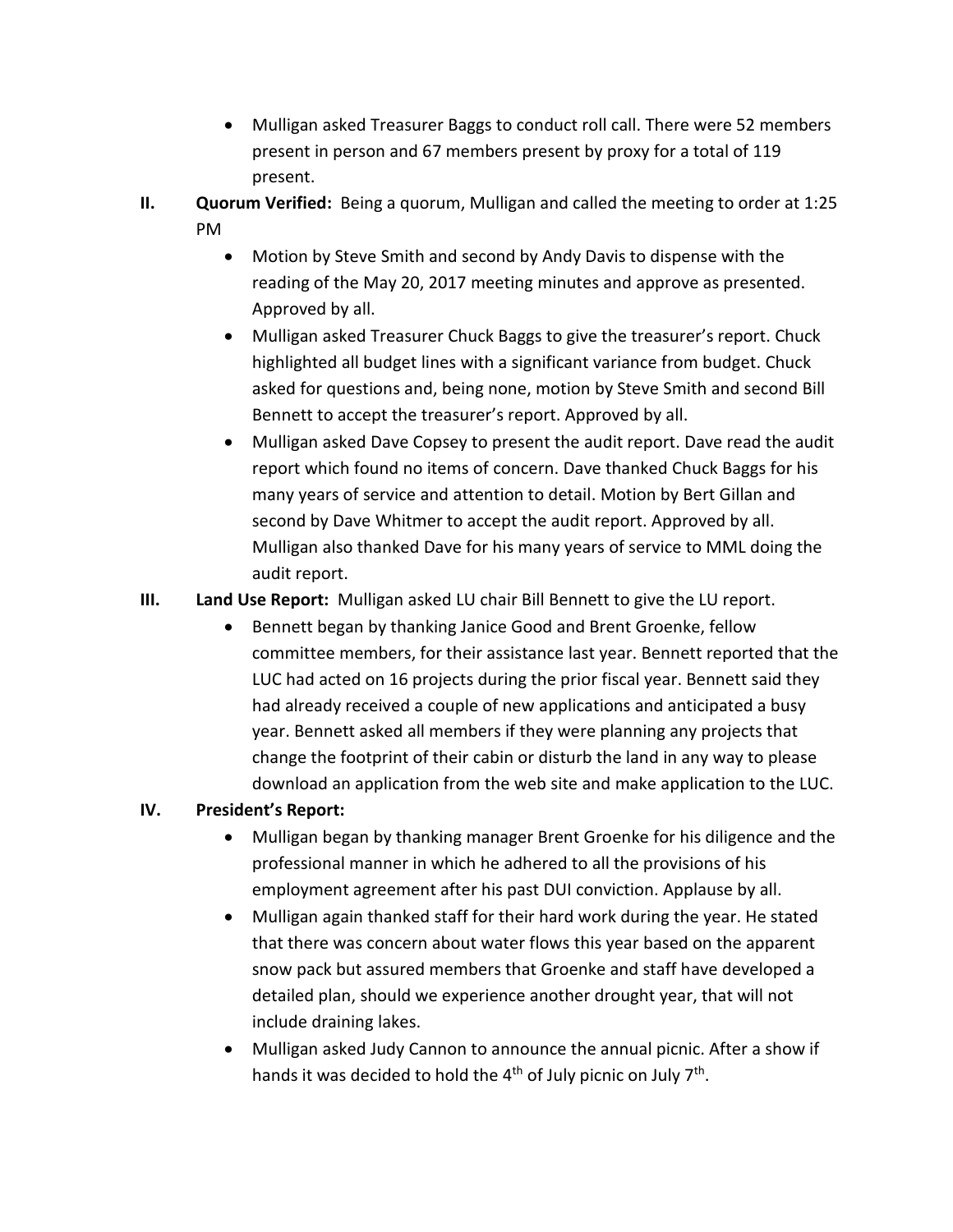- Mulligan announced the proposed budget will again seek dues and assessments of \$2,385, the same as the past couple of years. Mulligan went on to explain that Groenke, during his manager's report, would explain more about the proposed ATV and welder purchase as well as the proposed enhancements to the Hatchery Pond.
- Mulligan then asked Vice President Angleson to make a few comments
- Angleson covered some basic housekeeping items such as proper use of the dumpsters, no open fires, proper use of the burn pile and safe driving practices. Angleson then talked about club efforts and projects completed to mitigate the effects of drought years. Angleson reminded the members about the significant costs and disruptions in our fish rearing program as a result of poor water years.
- Angleson reminded and asked members to please kill all small brook trout to help staff control the population.

# **V. Manager's Report:**

- Groenke began by asking new staff member Elgin Rusch to come forward and introduce himself.
- Brent then stated that we are currently taking our 8CFS of water and, even though it does not look like much for snow pack, there is a lot of snow in valleys you cannot see from below. Groenke used a Power Point presentation for his remaining report giving a comprehensive report on the State of MML. Brent covered proper use of the roll off dumpsters (what can and cannot be put in them), the disinfectant tanks, guest badges, weed control in lakes and on land, our fish culture and fish management programs, review of water rights cases, past and future construction projects as well as a detailed explanation of the planned renovation of the Hatchery Pond. Groenke then asked Assistant Manager Bryan Hamacher to talk about the unique fishing opportunities at MML.
- Bryan used a Power Point presentation to highlight some of the unique fish available at MML, the lakes that hold them, and the sizes and species you can expect to catch in those lakes.
- **VI. Web Site Review:** Mulligan asked board member Gregg Anderson to give a brief update on the web site
	- Gregg demonstrated the latest additions to the site and asked for member input. Gregg stated the site consistently gets around 200 hits per month. Gregg also stated there is a higher percentage of use now days from mobile devices. Gregg closed by encouraging members to let him know if there was anything else the members would like to see on the site.